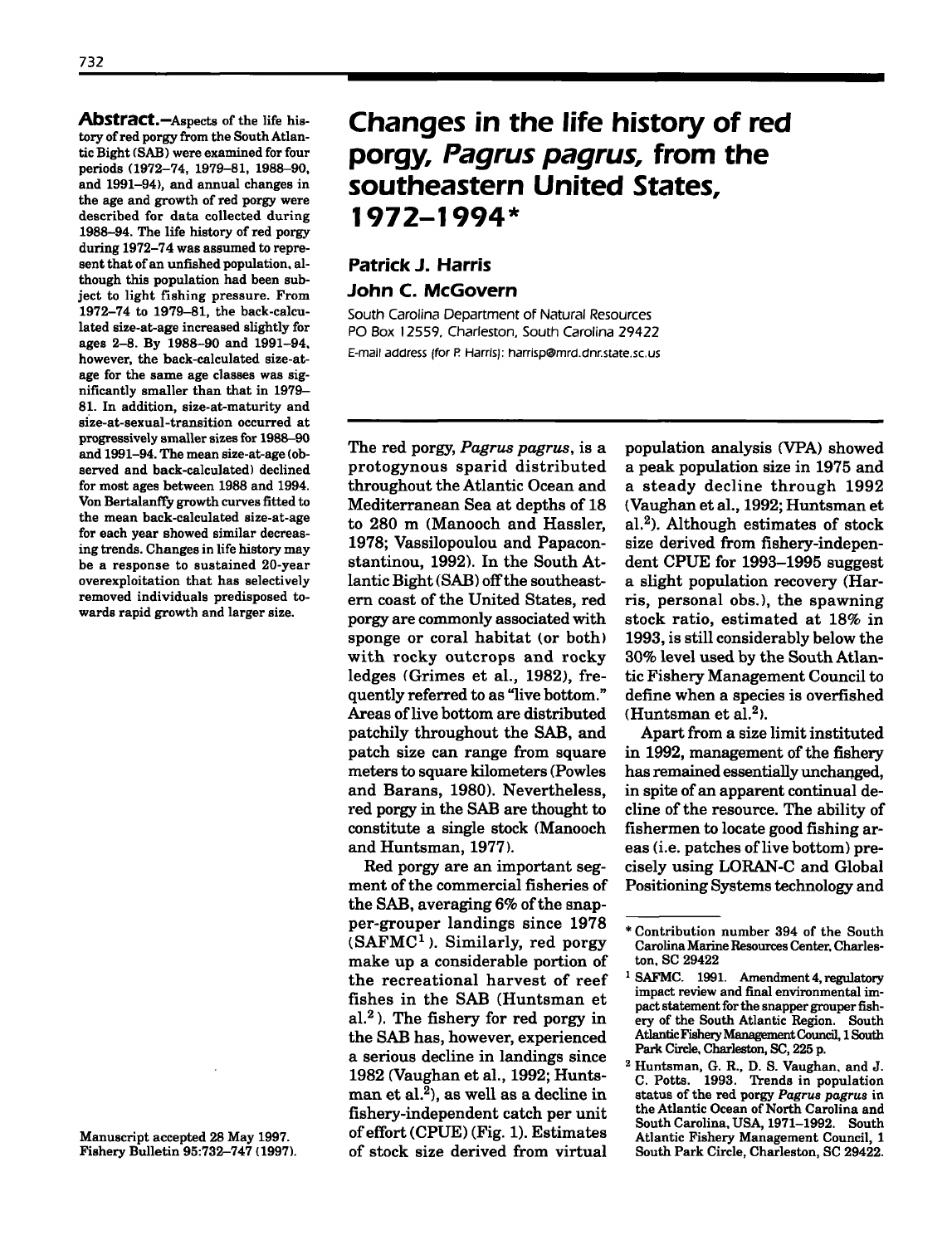an increase in the number of vessels participating in the snapper-grouper fishery in the SAB resulted in a steadily increasing fishing mortality from 1972 through 1993 (Huntsman et al.<sup>2</sup>). For new management regulations to be considered, current life history data need to be made available. The most recent published discussion of SAB red porgy life history was based on data collected between 1972 and 1974 (Manooch, 1976; Manooch and Huntsman, 1977).

Ithas been shown that age structure, size-at-age, and reproductive strategies of a population will change in a predictable fashion that responds to declining abundance (Lack, 1968; Rothschild, 1986). There is, however, concern over the extent and permanence of these changes (Edley and Law, 1988; Bohnsack, 1990). The effect of sustained heavy exploitation, combined with current management strategies in regard to particular size restrictions and quotas or bag limits on the life history of a fished stock, is poorly documented. Staff of the Marine Resources Monitoring, Assessment, and Prediction Program (MARMAP), a federally funded program based at the South Carolina Depart-

ment of Natural Resources in Charleston, SC, have collected life history data on red porgy since 1979. When combined with data collected from 1972 through 1974 (Manooch, 1976; Manooch and Huntsman, 1977), data spanning 24 years were available to determine if the life history of the red porgy population in the SAB had changed.

Long-term life history data and the increase in fishing pressure provide a mechanism to test the impact of sustained exploitation on the life history of a reef. fish species in the SAB. Therefore, the objectives of this paper were to describe temporal changes in the age, growth, and reproduction of red porgy for four periods during 1972-94 and to identify annual changes in age and growth that occurred during 1988-94.

# **Methods**

Red porgy were collected from 1979 to 1994 during standard MARMAP sampling with chevron traps, hook-and-line gear, Florida traps, and blackfish traps (Collins, 1990; Collins and Sedberry, 1991) in the SAB from Cape Fear, North Carolina, to Cape Canaveral, Florida. Specimens were collected during daylight



hours primarily between May and August of each year.

MARMAP sampling strategies changed slightly between 1979 and 1994. From 1979 to 1987, samples were collected randomly from four large areas of live bottom (identified by using underwater television) with hook-and-line gear, blackfish traps, and Florida traps to follow trends in the abundance of the various species. Additional sites outside these areas were sampled as time and weather conditions allowed (see Collins and Sedberry, 1991). Traps were baited with cut clupeids, buoyed offthe research vessel, and soaked for one to four hours. Hook-and-line gear consisted of bandit reels (commercial bottom-fishing hook-and-line gear) or rod and reel with 6/0 Penn Senator high-speed reels and Electramate electric motors. Terminal gear always consisted of three hooks fished vertically and baited with cutsquid or cigar minnow *(Decapterus* sp.). All fishes caught were measured (mm fork length [FL]), and the total weight for each species, from each collection, was recorded (g). All red porgy collected during these years were kept for life history studies.

**In** 1988 and 1989, a chevron trap was added to the gear used to sample reeffishes. During these years, the research vessel was anchored over a known live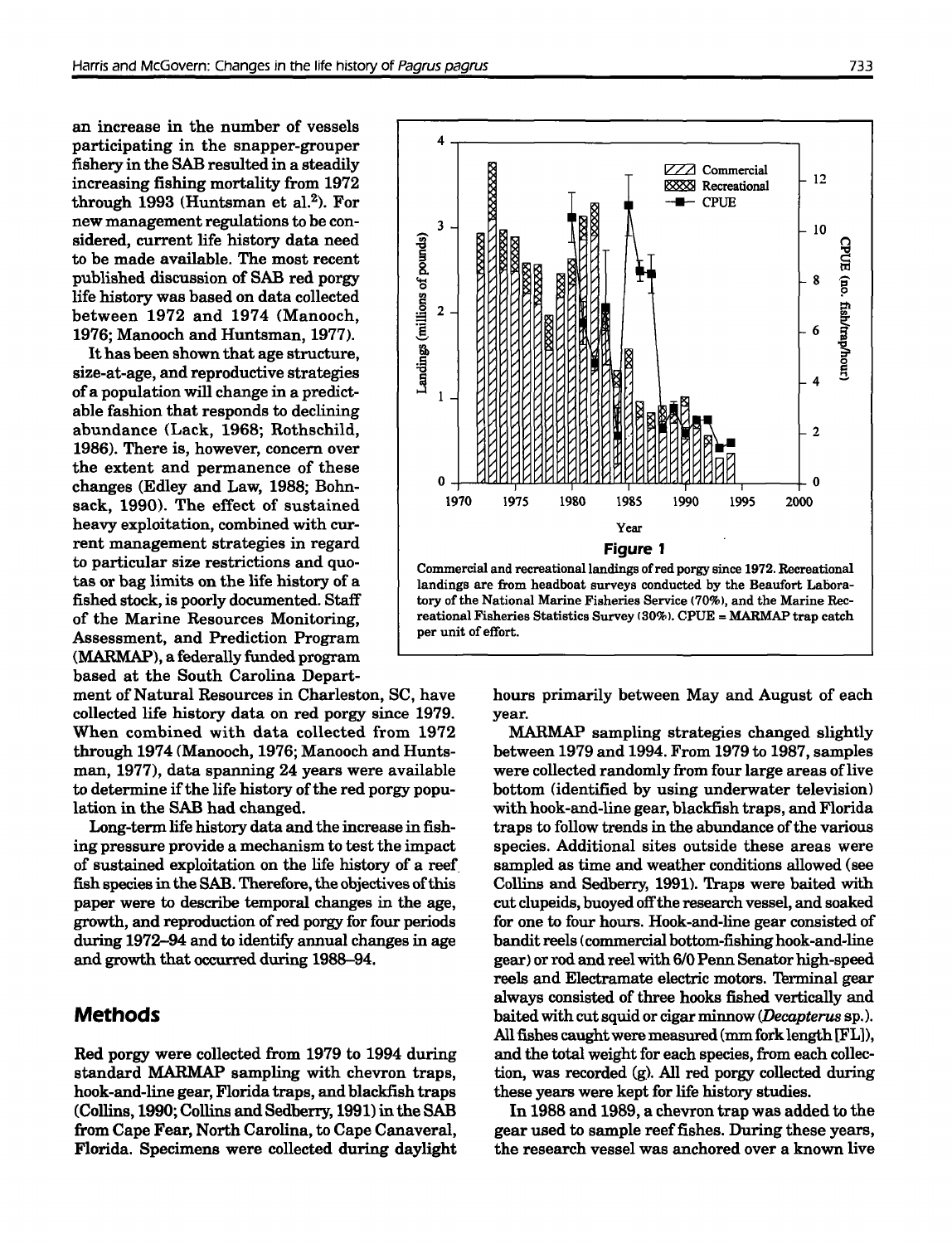bottom area that was verified with underwater television. Each of the three trap types (blackfish, Florida, and chevron) was deployed either from the bow, stem, or midships of the research vessel (see Collins, 1990). Hook-and-line collections were taken with rod and reel and with the three-hook terminal rig. Fishes were processed as described for 1979-87. All red porgy collected in 1988 and 1989 were kept for life history studies.

Based on the data collected during 1988 and 1989, a decision was made to discontinue the use of blackfish and Florida traps in 1990 because chevron traps sampled a greater species diversity (Collins, 1990). During the late 1980's, all live bottom locations identified during underwater television surveys and from sampling in previous years were plotted with LO-RAN-C coordinates to the nearest  $0.1 \mu s$  and included in a sample site database. Currently, there are over 2,500 live bottom sites in the MARMAP database, from which 300-600 randomly chosen sites have been sampled each yearsince 1989. In addition, since 1989, the SAB has been stratified on the basis of latitude. Zone 1 includes all sites sampled south of 32°N, zone 2 all sites between 32°N and 33°N, and zone 3 all sites north of 33°N. Buoyed chevron traps were deployed from the research vessel and soaked for approximately 90 minutes. Hook-and-line (rod-and-reeD collections were made for 30 minutes at dawn or dusk. All fishes sampled were processed as in previous years. Because of concerns about potential gear selectivity, the length frequency of all red porgy caught by all four gear types during 1988 and 1989 was compared.

Since 1989, fork lengths  $(cm)$  and total weight  $(10$ g) were recorded for all red porgy sampled in each zone for each year with a Limnoterra FMB-IV electronic fish measuring board and a Toledo electronic scale interfaced with a XT-type personal computer. In 1990 and 1994, all red porgy collected during sampling were used for life history studies. In 1991-93, up to 15 fi§lh from each 1-cm size class and all fish larger than 350 mm FL were kept from each zone for life history studies. Red porgy used for life history studies were measured to the nearest mm (total length [TLJ, FL, and standard length [SL]) with a Limnoterra FMB-IV electronic fish measuring board interfaced with a XT-type personal computer. Individual weights were measured to the nearest gram with a triple beam balance.

## **Age and growth**

Sagittae were removed at sea and stored dry. In the laboratory, the whole right otolith was immersed in cedar wood oil and examined for annuli (one translucent and one opaque zone) (Manooch and Huntsman, 1977) with a dissecting microscope with incandescent reflecting light and an ocular micrometer (1979-87) or with a dissecting microscope and reflected light from a fiber-optic light source (1988- 94). The latter microscope had an attached Hitachi KP-C550 video camera connected to a personal computer equipped with a MATROX frame grabber and OPTIMAS image analysis software. The digitized image was viewed on a television monitor, and annuli were measured with OPTIMAS software. For both systems, measurements were taken from the core of each otolith to the outer edge of each opaque zone and to the edge of the otolith on a straight line midway between the posterodorsal dome and the most posterior point on the otolith (Frizzel and Dante, 1965). Annuli on this plane were consistently clearer and easier to enumerate, especially for older fish. For years where large numbers of red porgy were collected, a minimum of 350 randomly chosen fish were aged per year. All fish larger than 350 mm (FL) were aged for all years. The first reader collected measurements from all otoliths, whereas the second reader counted increments from a randomly chosen 35% of otoliths for each year. If agreement between the two counts was less than 90% for any year, the second reader read all otoliths for that year. When counts differed, otoliths were reread by both readers and discarded from further analyses if a difference in readings persisted.

Back-calculated lengths-at-age were computed by using the scale proportional hypothesis(Francis, 1990):

$$
L_i = - (a/b) + (L_c + a/b) (O_i/O_c),
$$

where  $L_i =$  length at the formation of the *i*th increment;

- $O_i$  = otolith radius at the formation of the *i*th increment;
- $O<sub>c</sub>$  = otolith radius at the time of capture;
- $L_c$  = fish length at the time of capture;
- $a =$  intercept of otolith radius on fish length regression;
- $b =$  slope of the otolith radius on fish length regression.

Lengths were backcalculated to the most recently formed increment for comparisons of annual growth (1988-94) and to all increments for comparisons between periods (1979-81, 1988-90, and 1991-94). The SigmaPlot curve-fitting module with the Marquardt-Levenburg algorithm was used to fit von Bertalanffy growth curves to the mean back-calculated lengthat-age for each year or period (SigmaPlot, 1994).

Because red porgy are protogynous sparids, and undergo a size- and behavior-related transition from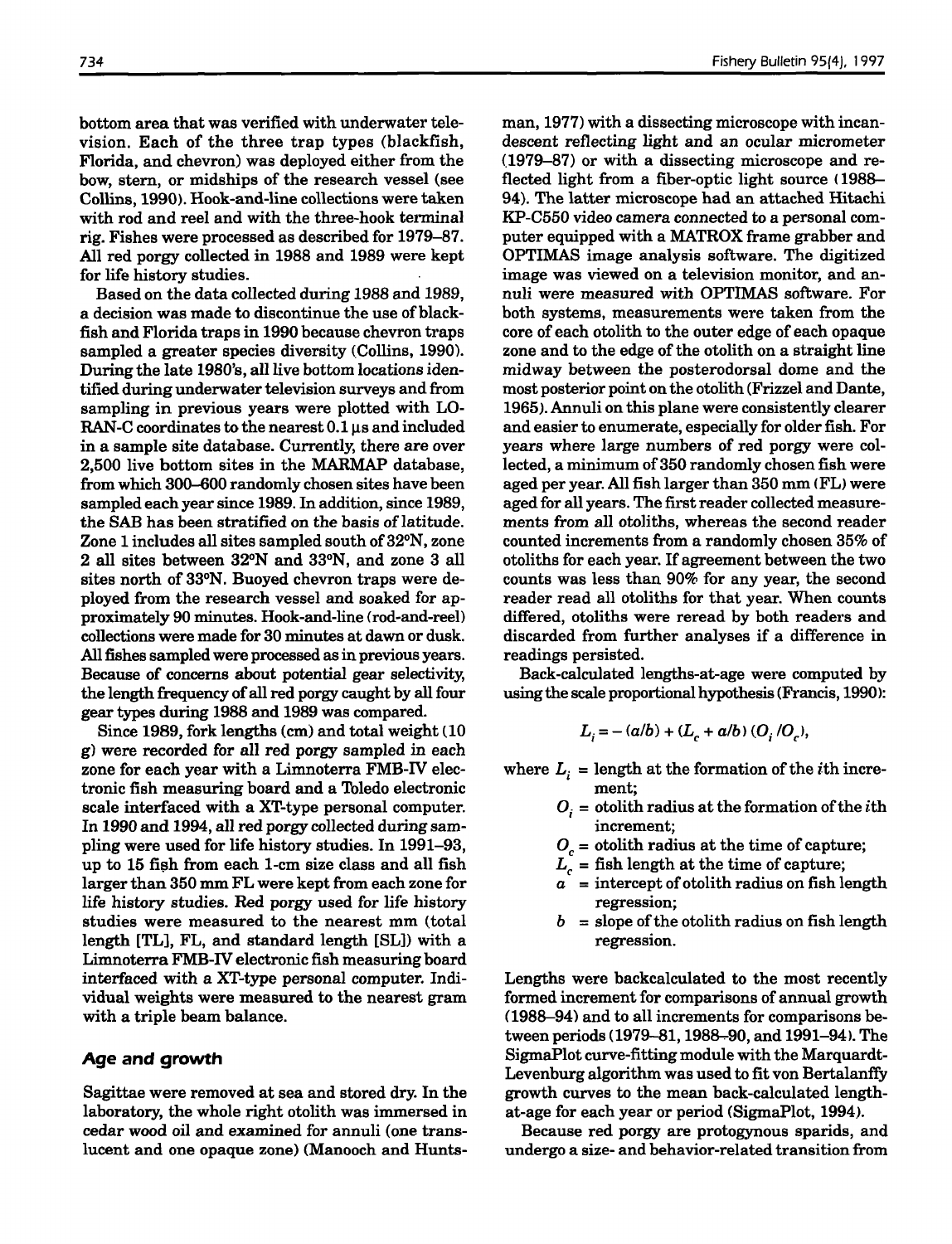females to males, no comparison of size-at-age or growth rates were undertaken for the sexes separately. Life history data collected during four periods (1972-74,1979-81,1988-90, and 1991-94) were compared. The first study (1972-74) used red porgy sampled from headboats operating from North and South Carolina (see Manooch, 1976; Manooch and Huntsman, 1977). Specimens were collected throughout the year and gonads from 736 fish were examined macroscopically to assess sex and stage of maturity (Manooch, 1976). Scales from 3,278 individuals were examined to determine ages, and 222 fish were aged from whole otoliths (Manooch and Huntsman, 1977).

Red porgy collected during 1979-81, 1988-91, and 1991-94 were grouped by period. Otolith radius to fork length least-squares regressions were fitted separately for each period (except that of 1972-74) owing to concerns about temporal changes in somatic growth. Von Bertalanffy growth curves (von Bertalanffy, 1938) were fitted to the mean back-calculated size-at-age for each of the four study periods. Size-at-age was backcalculated for all increments measured. Mean observed and back-calculated sizesat-age were compared between periods for each age with a single-factor ANOVA. Size and age distributions and size-at-age were compared between the three latitudinal zones sampled with single factor and two-wayANOVA's. It appeared from observations during sampling that larger fish may be associated with the shelf break; therefore size and age distributions, and size-at-age were also compared for different depths. Because the shelf break is located at about  $48 \text{ m}$ , two depth zones- $0$  to  $45 \text{ m}$  and  $46$  to  $90$ m-were compared. The same tests were performed in comparing annual data collected between 1988-94.

## **Reproduction**

The posterior portion of the gonads of red porgy from 1979 to 1994 was removed from the fish and fixed in 10% seawater formalin for 1-2 .weeks, then transferred to 50% isopropanol for 1-2 weeks. Gonad samples were processed with an Auto-Technicon 2A Tissue Processor, vacuum infiltrated, and blocked in paraffin. Three transverse sections  $(6-8 \mu m)$  thick) were cut from each sample with a rotary microtome, mounted on glass slides, stained with doublestrength Gill haematoxylin, and counter-stained with eosin y. Sex and reproductive state were assessed by one reader according to histological criteria (Table 1), Specimens with developing, ripe, spent, or resting gonads were considered sexually mature. For females, this definition of sexual maturity included specimens with oocyte development at or beyond the yolk vesicle stage and specimens with beta, gamma, or delta stages of atresia. Sex ratios, size-at-firstmaturity, and the percent of mature females by 20 em size class were calculated for all functional males and females, 1989-94. Sex ratio, size-at-first-maturity, and the percent of mature females were determined by size class for 1979-81, 1988-90, and 1991- 94, and chi-square  $(\chi^2)$  analysis was used to determine if there were significant differences in the proportion of males to all fish collected during the three periods and if there were differences in size-at-maturity between periods.

## **Results**

## **1979-1994**

A total of 20,756 (13,120 during 1972-74) red porgy were sampled during the four periods, of which 4,503 were aged and 4,293 sexed and staged (Table 2). The mean FL of fish collected from 1979 to 1994 showed a declining trend; however, there was no trend in mean age (Table 2). Increment formation was assumed to be annual (Collins et aI., 1996; Manooch and Huntsman, 1977).

## **Age and growth**

The mean observed size-at-age declined markedly from 1972-94 through 1991-94. Except for fishes aged 2-8 yr collected during 1979-81, the mean sizesat-age for all agesfor the three periods between 1979 and 1994 were smaller than those during 1972-94 (Fig. 2). The observed sizes-at-age in 1988-90 and 1991-94 were significantly smaller than those during 1979-81 (P<0.01) for ages 2 through 8. Red porgy aged 3 through 5 collected during 1991-94 were also significantly smaller than fish of the same age collected during 1988-90  $(P<0.01)$ . We were unable to include data collected by Manooch and Huntsman (1977) in our statistical analyses. The mean backcalculated size-at-age showed trends similar to the mean observed size-at-age (Fig. 3), Fish aged 2-8 were significantly smaller during 1988-90 and 1991- 94 than during 1979-81, andfish aged 2-5 significantly smaller in 1991-94 than in 1979-81 and 1988-90.

The von Bertalanffy growth curves derived from mean back-calculated lengths for each period (Fig. 4) showed similar trends. The theoretical mean maximum fork length  $(L_{\omega})$  declined by 100 mm from 1972-74 to 1991-94 (Table 3). The theoretical growth rate *(k)* was higher between 1991 and 1994 than between 1972 and 1974. This difference is a reflection of the large decline in  $L_{\alpha}$ , rather than an increase in growth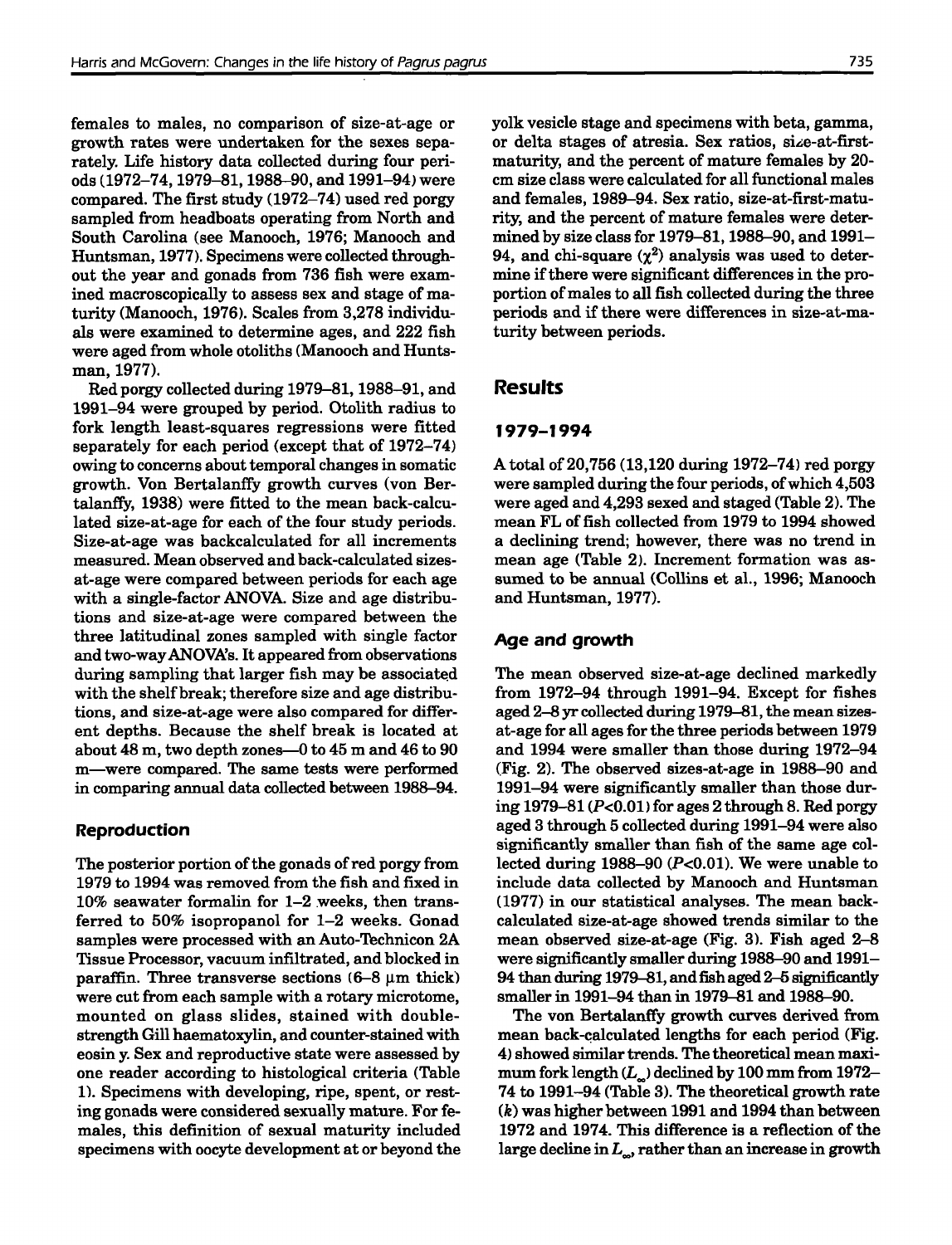| Reproductive state                | Male                                                                                                                                                                                                                                                                                                                                                                    | Female                                                                                                                                                                                                                                                                                                                                                                                     |  |  |  |
|-----------------------------------|-------------------------------------------------------------------------------------------------------------------------------------------------------------------------------------------------------------------------------------------------------------------------------------------------------------------------------------------------------------------------|--------------------------------------------------------------------------------------------------------------------------------------------------------------------------------------------------------------------------------------------------------------------------------------------------------------------------------------------------------------------------------------------|--|--|--|
| Immature (virgin)                 | No primary males found. Juveniles were either fe-<br>males or, infrequently, simultaneous or transitional<br>(see below).                                                                                                                                                                                                                                               | Previtellogenic oocytes only; no evidence of<br>atresia. In comparison with resting female,<br>most previtellogenic oocytes <80 $\mu$ m, area of<br>transverse section of ovary is smaller, lamel-<br>lae lack muscle and connective tissue bundles<br>and are not as elongate, germinal epithelium<br>along margin of lamellae is thicker, ovarian<br>wall is thinner.                    |  |  |  |
| Developing                        | Development of cysts containing primary and sec-<br>ondary spermatocytes through some accumulation<br>of spermatozoa in lobular lumina and dorsomedial<br>sinuses.                                                                                                                                                                                                      | Oocytes undergoing cortical granule (alveoli)<br>formation through nucleus migration and<br>partial coalescence of yolk globules.                                                                                                                                                                                                                                                          |  |  |  |
| Running and ripe                  | Predominance of spermatozoa in lobules and<br>dorsomedial sinuses; little or no occurrence of sper-<br>matogenesis.                                                                                                                                                                                                                                                     | Completion of yolk coalescence and hydration<br>in most advanced oocytes. Zona radiata becomes<br>thin. Postovulatory follicles sometimes present.                                                                                                                                                                                                                                         |  |  |  |
| Developing, recent spawn          | Not assessed.                                                                                                                                                                                                                                                                                                                                                           | Developing stage as described above as well<br>as presence of postovulatory follicles.                                                                                                                                                                                                                                                                                                     |  |  |  |
| Spent                             | No spermatogenesis; some residual spermatozoa<br>in lobules and sinuses.                                                                                                                                                                                                                                                                                                | More than 50% of vitellogenic oocytes with<br>alpha- or beta-stage atresia.                                                                                                                                                                                                                                                                                                                |  |  |  |
| Resting                           | Little or no spermatocyte development; empty lob-<br>ules and sinuses.                                                                                                                                                                                                                                                                                                  | Previtellogenic oocytes only; traces of artresia.<br>In comparison with immature female, most<br>previtellogenic oocytes $>80 \mu$ m, area of trans-<br>verse section of ovary is larger, lamellae have<br>muscle and connective tissue bundles, lamel-<br>lae are more elongate and convoluted, germi-<br>nal epithelium along margin of lamellae is<br>thinner, ovarian wall is thicker. |  |  |  |
| Mature specimen,<br>stage unknown | Mature, but inadequate quantity of tissue or post-<br>mortem histolysis prevent further assessment of<br>reproductive stage.                                                                                                                                                                                                                                            | Mature, but inadequate quantity of tissue or<br>postmortem histolysis prevent further assess-<br>ment of reproductive stage.                                                                                                                                                                                                                                                               |  |  |  |
| Simultaneous (bisexual)           | Presence of distinct ovarian and testicular regions in approximately equal amounts and of the same<br>reproductive state. This gonad structure was infrequently observed in both juvenile and adult fish.                                                                                                                                                               |                                                                                                                                                                                                                                                                                                                                                                                            |  |  |  |
| Transitional                      | Ventrolateral proliferation of active testicular tissue (spermatogonia through spermatozoa) along<br>the outer surface of the ovarian wall in spent or resting ovary (functional protogyny) or immature<br>ovary (juvenile protogyny). As testicular tissue envelopes regressing ovary, ovary collapses laterally<br>and sperm sinuses form within former ovarian wall. |                                                                                                                                                                                                                                                                                                                                                                                            |  |  |  |

Report. South Carolina Department of Natural Resources, Charleston, SC. 38 p.

rate (i.e. the negative relation between  $L_{\infty}$  and  $k$ ). However, *k* was highest for the 1979-81 period, when  $L_{\circ}$  was also still relatively high.

## **Reproduction**

Our examination of 4,293 gonads *(n=1,397, 1979-* 81; *n=727,* 1988-90; *n=2,169,* 1991-94) revealed that sexual transition was occurring at smaller sizes in the later periods. There was a significant increase (P<0.001) in the number of males with time (Table 4). However, in 1988-90 and in 1991-94, the proportion of males to the total number of fish sexed was significantly greater at smaller sizes than during 1979-81 (Table 4), At 301-350 mm TL, male red porgy made up 24% of the fish that were sexed dur-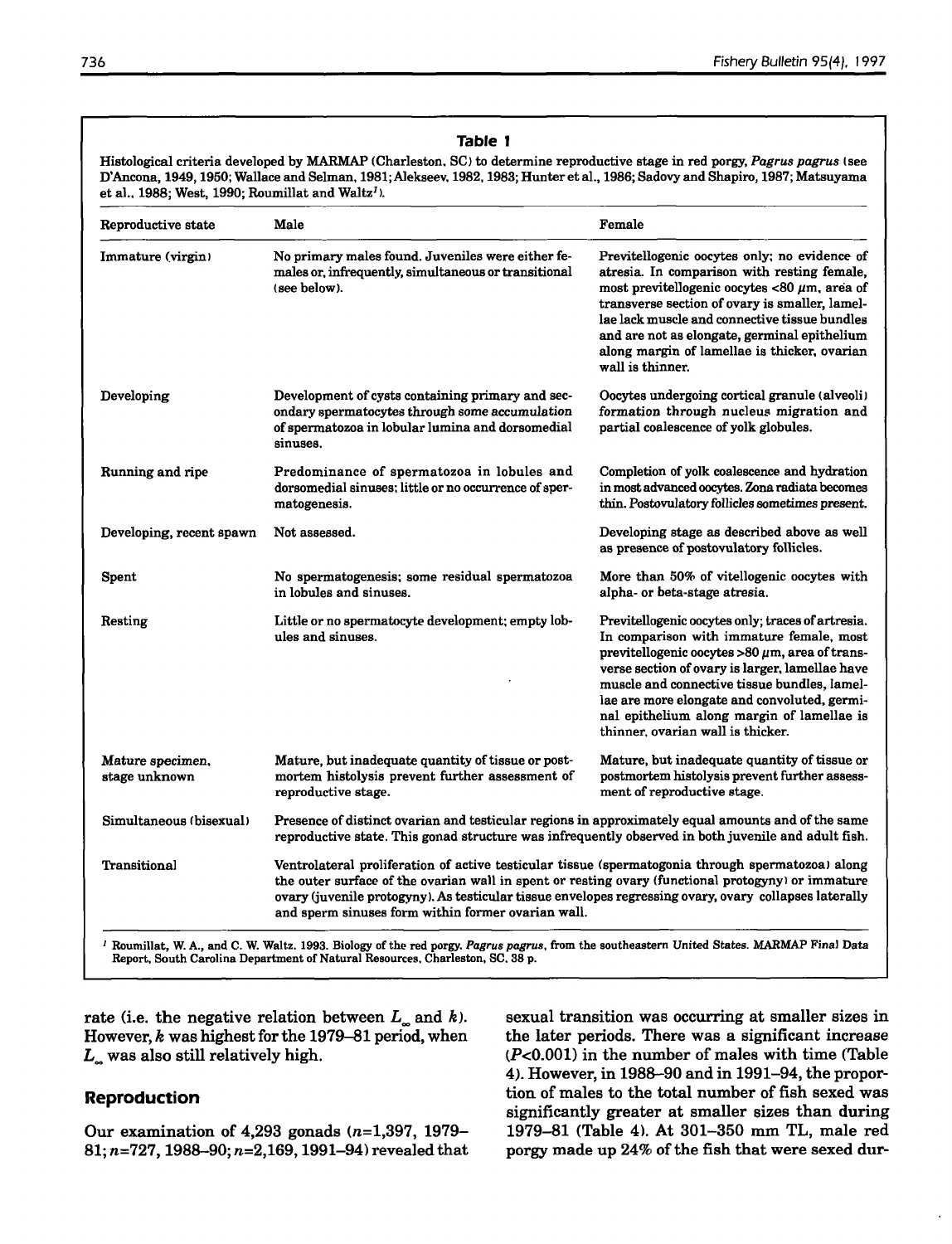| Table 2<br>Sampling data for the four study periods 1972–74, 1979–81, 1988–90, and 1991–94. |              |          |                       |                  |           |  |  |  |
|---------------------------------------------------------------------------------------------|--------------|----------|-----------------------|------------------|-----------|--|--|--|
| Year                                                                                        | Fish sampled | No. aged | Mean fork length (mm) | Mean age (years) | No. sexed |  |  |  |
| 1972-74                                                                                     | 13,120       | 222      |                       |                  |           |  |  |  |
| 1979–81                                                                                     | 1,933        | 1,177    | 293                   | 3.07             | 1,397     |  |  |  |
| 1988–90                                                                                     | 1,853        | 1.261    | 254                   | 2.44             | 727       |  |  |  |
| 1991-94                                                                                     | 3,850        | 1,843    | 257                   | 3.062            | 2,169     |  |  |  |
| Total                                                                                       | 20.756       | 4.503    | 268                   | 2.86             | 4.293     |  |  |  |

ing 1991-94, in contrast with 7% at the same size interval during 1979-81 (P<0.001; Table 4). In 1979- 81, male red porgy constituted 12% of the fish examined at 351-400 mm TL compared with 32% in 1988- 90 (P<0.01) and 49% in 1991-94 (P<0.001; Table 4).

Size-at-maturity of female red porgy has also changed. Female red porgy became sexually mature at smaller sizes in 1991-94 than in 1979-81. During 1991-94, female red porgy first became sexually mature at 176-200 mm TL (mean age=0.9).

In 1979-81, the first mature female was at 201-225 mm TL (mean age=0.9) (Table 5). There were significantly more mature females (54%; P<0.001) at 251-275 mm TL (mean age=1.9) in 1991-94 than during 1979- 81 (27%; mean age=1.7).

## **1988-1994**

A total of2,629 live bottom stations and 5,265 red porgy were sampled May through August 1988-94, ofwhich 4,349 specimens were kept for life history studies (Table 6). The majority of the samples were collected with chevron traps. During 1988 and 1989, there was no difference between the size range of red porgy collected in chevron traps and the size range of red porgy collected in blackfish traps, Florida traps, hook-and-line gear, or all three of these gear types combined (Fig. 5). Similarly, there was no difference in the size range of red porgy sampled by hook-andline gear and chevron traps between 1990 and 1994 (Fig. 5). Between 1988 and 1991, however, the mean size of red porgy captured with hook and line was significantly larger each year than the mean size of porgy taken with the remaining gear types  $(P<0.05)$ , although there was no significant difference be-

tween mean size offish captured with the gear types used in 1993 and mean size of fish captured with the gear types used in 1994. The size of red porgy sampled during 1988-94 ranged from 90 to 501 mm

| ___<br>٠ |  |
|----------|--|
|----------|--|

Von Bertalanffy growth equation parameters derived from the mean back-calculated fork length for each time period.

| Parameter |       | 1972-74 1979-81 1988-90 |       | -1991–94 |
|-----------|-------|-------------------------|-------|----------|
| k         | 0.226 | 0.343                   | 0.273 | 0.281    |
|           | 459.3 | 391.4                   | 382.7 | 356.4    |



FL. The mean size was 256 mm FL, with the highest frequency occurring at 240 mm FL. The length frequency of aged red porgy was very similar to the length frequency of all red porgy sampled.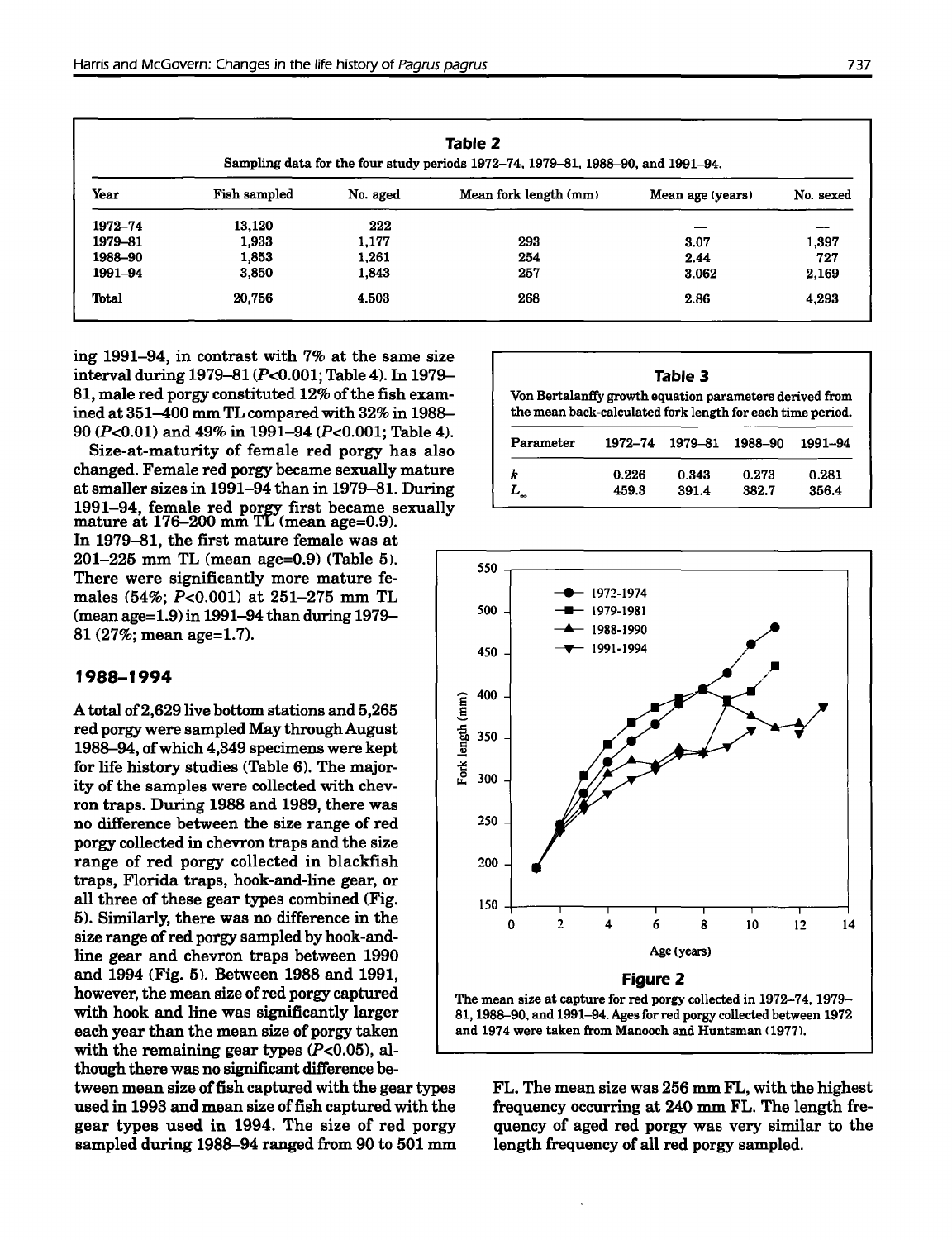## **Age and growth**

Ages were obtained for  $2.935(67%)$  of the red porgy otoliths collected (Table 6). Agreement between the first and second reader averaged 93%, and was never less than 90% for any year. The mean observed size-at-age declined for most ages between 1988 and 1994 (Table 7), although there was a significant increase in the mean age of red porgy over the study period (Fig. 6;  $P < 0.01$ ;  $r^2 = 0.94$ ). The mean observed size-at-age for red porgy 2 years and older sampled during 1988 and 1989 was significantly larger than all other years, with the mean observed size-at-age in 1992 and 1993 consistently the smallest (Table 7; Fig. 7). Above age 6, growth rates appeared to taper off sharply for all years (Fig.  $7$ ). Age-6 red porgy collected during 1988 had the third highest mean length recorded for all age classes in any year. Similar to the mean observed size at age, mean back-calculated size at the most recent annulus was significantly larger for 1988 and 1989 compared with other years for ages 2 and greater and also appeared to reach asymptotic size at age 6 for each year (Table 8; Fig. 8).

The von Bertalanffy growth curves fitted to the mean back-calculated size at most recent age (ages  $1-10$ ) for each year demonstrated some differences between years (Fig. 9), with growth curves from 1988 and 1989 showing larger fish at age, and higher*L..* and *k.* Both *k* and*L..* tended to decrease dur-



74, 1979-81, 1988--90, and 1991-94. Back-calculated lengths for red porgy collected between 1972 and 1974 were derived from scale ages.

ing the study period, although neither of these trends were significant (linear regression;  $P > 0.05$ ; Fig. 10).

No significant differences were apparent in size distribution, age distribution, or size-at-age between

## **Table 4**

Percentage of male red porgy relative to the total number of individuals sexed during 1979–81, 1988–90, and 1991–94. A significant difference  $(\chi^2; P<0.01)$  in the proportion of males for a particular size class collected during 1979-81 is denoted by "A". A significant difference  $(\chi^2; P<0.01)$  in the proportion of males that were collected during 1988-90 is denoted by "B".

|              |             | 1979-81      |        | 1988-90      |              |                    | 1991-94      |              |                    |
|--------------|-------------|--------------|--------|--------------|--------------|--------------------|--------------|--------------|--------------------|
| Size (mm TL) | Total       | <b>Males</b> | %Males | <b>Total</b> | <b>Males</b> | %Males             | Total        | <b>Males</b> | %Males             |
| $200$        | 19          |              |        | 16           |              |                    | 57           |              |                    |
| 200-250      | 216         |              |        | 140          | $\bf{z}$     | 1.43               | 372          | 4            | 1.08               |
| $251 - 300$  | 271         | 10           | 3.69   | 163          | 5            | 3.07               | 491          | 33           | 6.72 <sup>B</sup>  |
| 301-350      | 313         | 21           | 6.71   | 226          | 25           | 11.06              | 814          | 194          | $23.83^{AB}$       |
| 351-400      | 239         | 29           | 12.13  | 136          | 44           | 32.35 <sup>A</sup> | 371          | 183          | $49.33^{AB}$       |
| 401-450      | 160         | 38           | 23.75  | 38           | 17           | 44.74 <sup>A</sup> | 57           | 25           | 43.86 <sup>4</sup> |
| 451-500      | 158         | 108          | 68.35  | 8            | 4            | 50.00              | 6            | 4            | 66.67              |
| 501-550      | 18          | 12           | 66.67  |              |              |                    | $\mathbf{1}$ |              |                    |
| 551-600      | $\mathbf 2$ | 1            | 50.00  |              |              |                    |              |              |                    |
| Total        | 1,397       | 220          |        | 727          | 97           |                    | 2,169        | 443          |                    |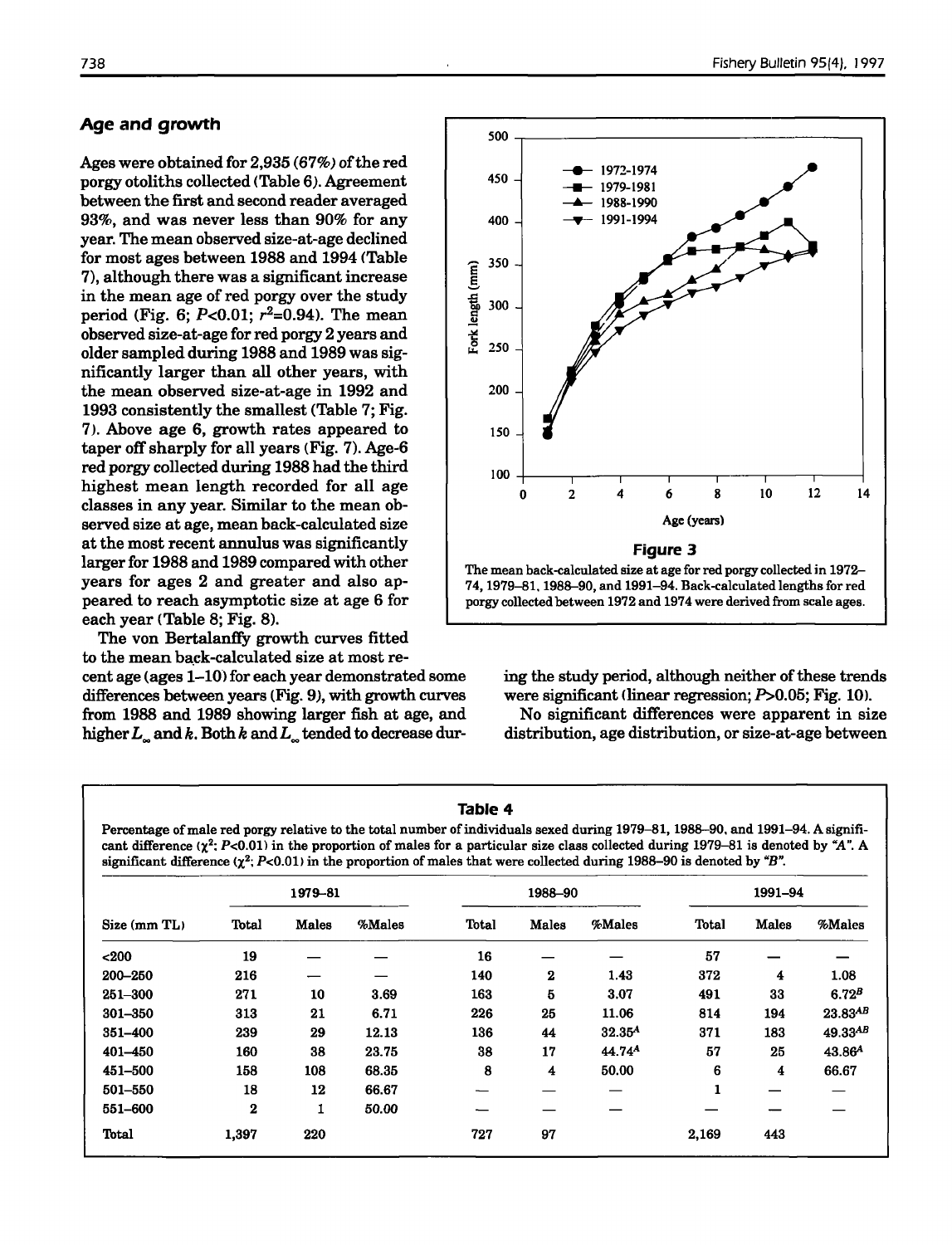the three latitudinal zones. However, significant differences were apparent in the size and age distribution between the two depth zones  $(P<0.05)$ , with larger and older fish occurring in the deeper zone. There were no significant differences in the size-at-age between these two zones  $(P>0.05)$ .

# **Discussion**

Samples were collected from throughout the SAB during 1988-94. However, 69% of the collections and 73% of the aged red porgy were taken from zone 2 (32°N-33°N). Zone 2 was sampled most frequently because it was most accessible from Charleston, South Carolina, the base of operations (latitude 32° 45'N). Once settled, red porgy do not appear to move very much (Parker, 1990) and could experience differential growth rates because of differing environments. Therefore the concentration of sampling in zone 2 could have resulted in biased estimates of size-at-age. However, the comparison of size-at-age of red porgy showed no significant differences between latitudinal or depth zones; therefore, although there may be localized differences in growth rates, perhaps associated with different patches of live bottom, the mean

growth rate appears to be similar throughout the region. The mean depth and temperature of areas sampled in the MARMAP surveys have not changed significantly since 1987; thus these environmental variables, at least, have not caused the life history changes in red porgy (Fig. 11).



There were significant differences in size and age by depth, with larger and older fish occurring in deeper water. This difference may be due to fishermen operating in deeper water with larger hooks and baits to target groupers, thus reducing the availability of this gear to red porgy, particularly to smaller

|              |                  | 1979-81                         |                           |                  | 1991–94                  |                           |
|--------------|------------------|---------------------------------|---------------------------|------------------|--------------------------|---------------------------|
| Size (mm TL) | Total<br>females | <b>Number</b><br>mature females | Percent<br>mature females | Total<br>females | Number<br>mature females | Percent<br>mature females |
| $200$        | 16               |                                 |                           | 55               | $\bf{2}$                 | 3.64                      |
| 200–225      | 91               |                                 | 1.10                      | 182              | 4                        | 2.20                      |
| 226-250      | 85               | 11                              | 12.94                     | 156              | 26                       | 16.67                     |
| $251 - 275$  | 103              | 28                              | 27.18                     | 157              | 85                       | 54.14 <sup>A</sup>        |
| 276-300      | 78               | 77                              | 98.72                     | 211              | 189                      | 89.57                     |
| >300         | 512              | 512                             | 100.00                    | 615              | 606                      | 98.54                     |
| Total        | 885              | 62                              | 1,376                     | 912              |                          |                           |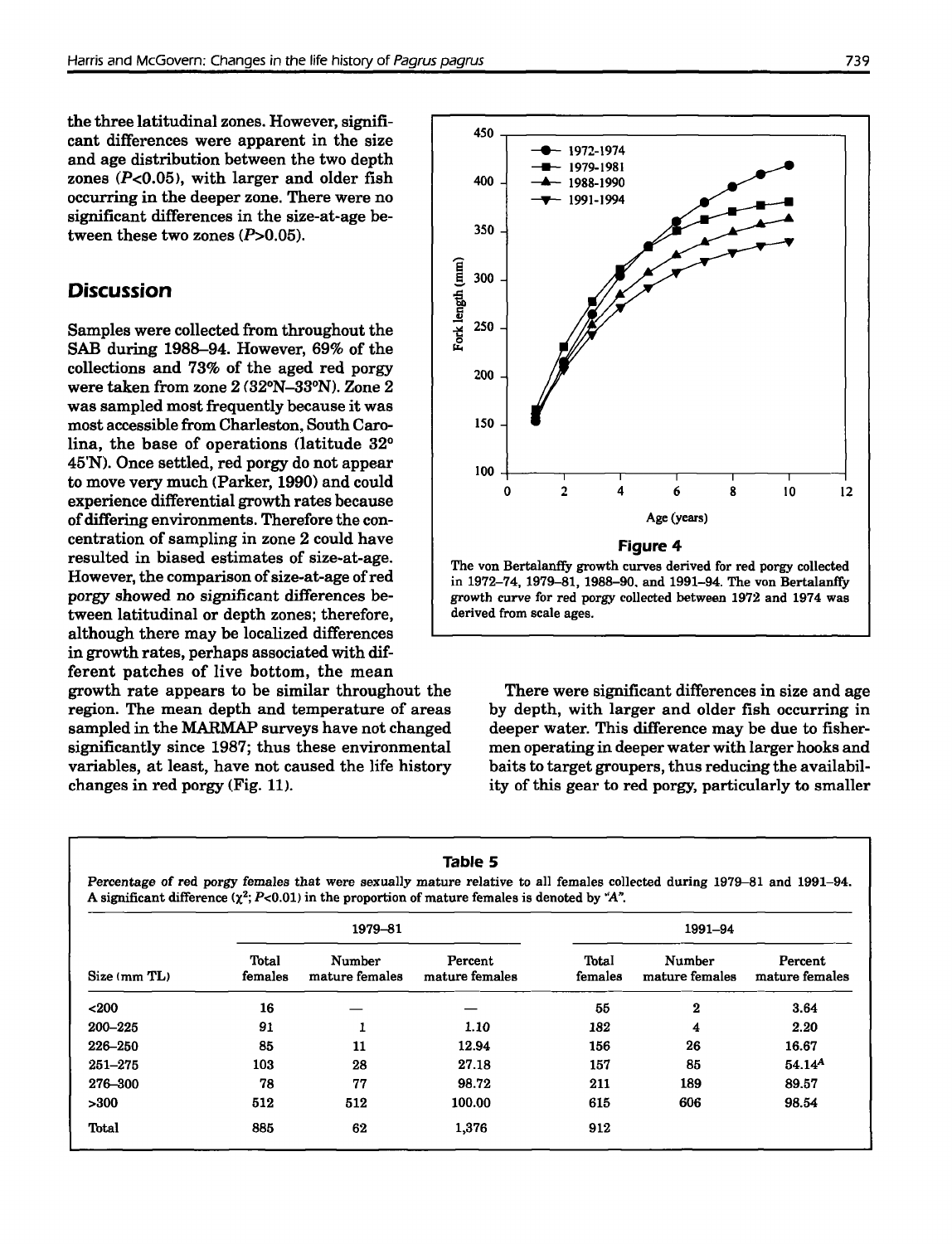individuals. Therefore, red porgy in deeper water may experience reduced fishing mortality in comparision with those in shallower waters. In shallower water, fishermen reduce hook and baitsize to catch smaller fishes, and more red porgy of all sizes are landed. Alternatively, the increase in size and age with depth

|       |                  |           | Hook-and-line |           |               |          |
|-------|------------------|-----------|---------------|-----------|---------------|----------|
| Year  | Trap collections | No. porgy | collections   | No. porgy | No. processed | No. aged |
| 1988  | 84               | 294       | 261           | 170       | 427           | 371      |
| 1989  | 65               | 248       | 198           | 174       | 388           | 345      |
| 1990  | 348              | 957       | 111           | 44        | 997           | 545      |
| 1991  | 306              | 830       | 33            | 25        | 519           | 426      |
| 1992  | 324              | 1,107     | 25            | 1         | 494           | 419      |
| 1993  | 414              | 722       | 52            | 45        | 538           | 385      |
| 1994  | 370              | 1,107     | 38            | 11        | 986           | 444      |
| Total | 1,911            | 5,265     | 718           | 470       | 4,349         | 2.935    |

|             |              |                   | Mean observed fork length (mm) at age for red porgy (standard error in parenthesis). | <b>Table 7</b>   |                    |                   |              |
|-------------|--------------|-------------------|--------------------------------------------------------------------------------------|------------------|--------------------|-------------------|--------------|
| Age (yr)    | 1988         | 1989              | 1990                                                                                 | 1991             | 1992               | 1993              | 1994         |
| 1           | 191(2)       | 203(3)            | 197(3)                                                                               | 200(2)           | 190(2)             | 206(3)            | 186(1)       |
|             | $n = 124$    | $n=70$            | $n=78$                                                                               | $n = 126$        | $n=78$             | $n=70$            | $n = 53$     |
| $\bf 2$     | 256 (2)      | 248 (2)           | 234 (2)                                                                              | 237 (2)          | 228 (2)            | 245(3)            | 253(2)       |
|             | $n = 107$    | $n = 149$         | $n = 218$                                                                            | $n = 110$        | $n = 119$          | $n = 78$          | $n = 101$    |
| 3           | 284 (3)      | 284 (4)           | 264(2)                                                                               | 274(3)           | 261(3)             | 267(3)            | 264 (3)      |
|             | $n = 95$     | $n=54$            | $n = 180$                                                                            | $n = 71$         | $n=72$             | $n = 104$         | $n=50$       |
| 4           | 328 (7)      | 305(5)            | 295(5)                                                                               | 282 (4)          | 287(3)             | 290(4)            | 283(3)       |
|             | $n=26$       | $n=39$            | $n=26$                                                                               | $n=70$           | $n = 64$           | $n = 59$          | $n = 106$    |
| 5           | 386 (34)     | 328 (6)           | 314(10)                                                                              | 303(8)           | 305(4)             | 308(5)            | 297 (3)      |
|             | $n=2$        | $n=18$            | $n=16$                                                                               | $n = 17$         | $n=43$             | $n=35$            | $n = 86$     |
| 6           | 334 (7)      | 305 (34)          | 317 (13)                                                                             | 335 (7)          | 310(7)             | 305(5)            | 313(5)       |
|             | $n=4$        | $n = 3$           | $n = 5$                                                                              | $n=13$           | $n = 14$           | $n=25$            | $n = 32$     |
| $\mathbf 7$ | 374 (10)     | 340 (35)          | 308 (7)                                                                              | 339 (20)         | 321(7)             | 359               | 334(5)       |
|             | $n=5$        | $n=3$             | $n=6$                                                                                | $n=5$            | $n = 8$            | $n=1$             | $n=9$        |
| 8           | 352(3)       | 335               | 307 (9)                                                                              | 322(5)           | 328(5)             | 348 (25)          | 324(6)       |
|             | $n=4$        | $n=1$             | $n=3$                                                                                | $n=4$            | $n=2$              | $n = 6$           | $n=4$        |
| 9           | 389<br>$n=1$ | 394 (42)<br>$n=2$ | 384 (17)<br>$n=2$                                                                    | 362<br>$n=1$     | 344 (8)<br>$n = 6$ | 322 (18)<br>$n=2$ |              |
| 10          |              | 372 (28)<br>$n=2$ |                                                                                      | 361(16)<br>$n=4$ |                    | 344(7)<br>$n=2$   | 390<br>$n=1$ |
| 11          |              | 363<br>$n=1$      |                                                                                      |                  |                    |                   |              |
| 12          |              | 368<br>$n=1$      |                                                                                      |                  | 360<br>$n=1$       | 354<br>$n=1$      |              |
| 13          |              |                   |                                                                                      |                  | 390 (9)<br>$n=2$   |                   |              |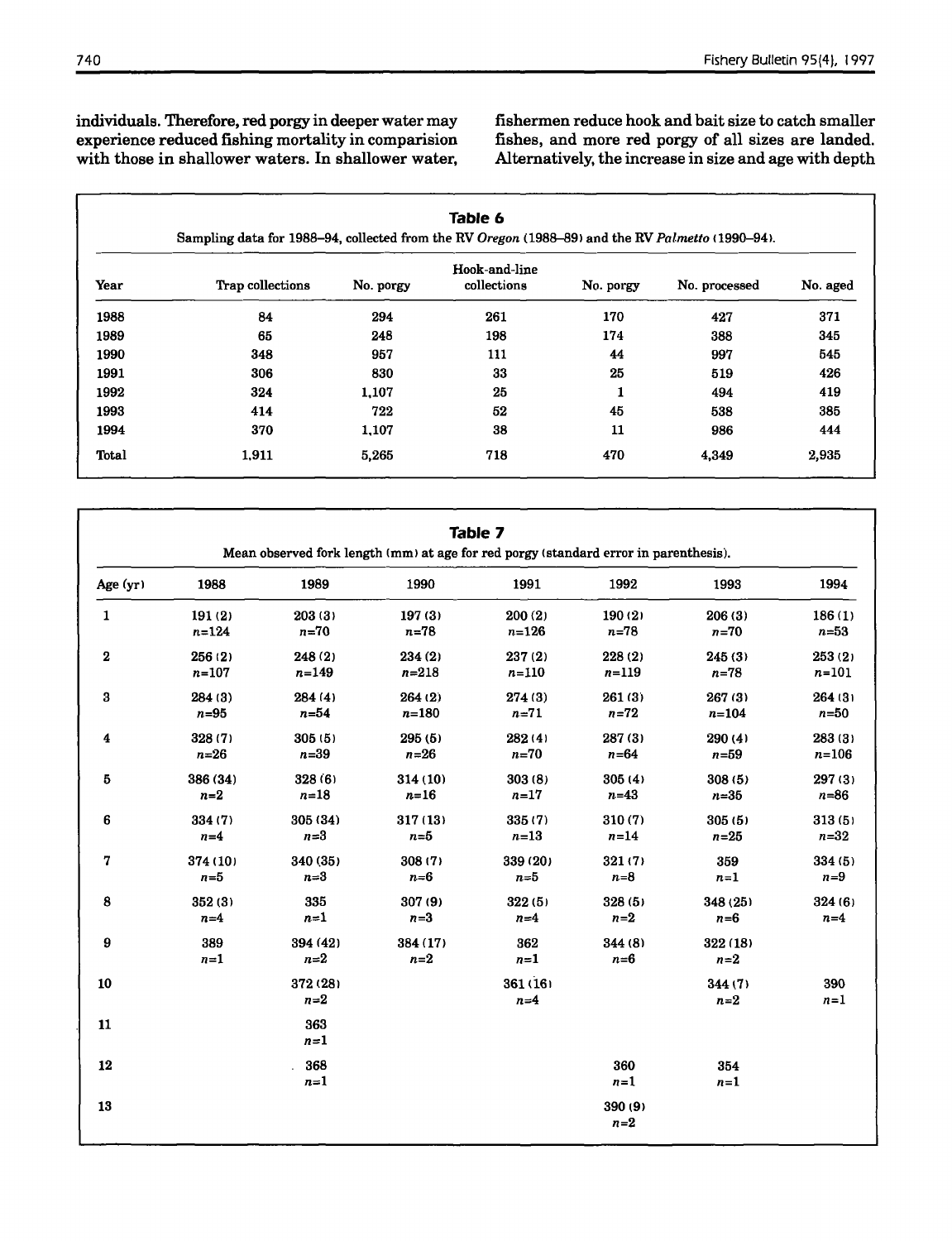could reflect a gradual movement of red porgy towards deeper water as they age. Grimes et al. (1982) suggested that red porgy associated with shallow reefs may temporarily move to deep waterin response to unusually cold water temperatures. However, tagging studies have shown that settled red porgy undertake very little long-term movement (Grimes et al., 1982; Parker, 1990). Another reef species, black sea bass *(Centropristis striata)*, has shown limited movement oflarger fish to deeper water (Ulrich and Low<sup>3</sup>: Harris and McGovern, personal obs.).

Fishing mortality  $(F)$  of red porgy has increased since 1972, although between 1972 and 1975 it showed a slight decline (Vaughan et aI., 1992). The *F* for fully recruited ages (5-9) increased from 0.2 in 1976 to  $1.3$  in 1991 (Huntsman et al.<sup>2</sup>, Murphy VPA,  $M=0.28$ ). The F for ages 1–4 showed similar trends. although the magnitude of the increase was less (Huntsman et al.<sup>2</sup>, Murphy VPA,  $M=0.28$ ). Owing to the changes in the life history of red porgy since 1972. these estimates of fishing mortality are probably high; yet, the increasing trend in fishing pressure is evident. Except for an increase during 1981-83, landings of red porgy have been declining since 1973 (Fig. 1). Similarly, the number of recruits to age 1 have declined steadily since 1974 (Huntsman et al.<sup>2</sup>, Murphy VPA,  $M=0.28$ ). An estimate of SSR in 1993 was only 18% (Huntsman et al.<sup>2</sup>, Murphy VPA,  $M=0.28$ ). Again, the changes in the life history of red porgy since  $1972$  indicate that Huntsman et al.<sup>2</sup> may have underestimated the decline in the abundance of age-1 fish.

Concurrent with the fishery becoming increasingly overexploited, there has been corresponding change

|                  |              |                   |                   | <b>Table 8</b>   |                 | Mean back-calculated fork length (mm) at age for red porgy (most recent annulus; standard error in parenthesis). |              |
|------------------|--------------|-------------------|-------------------|------------------|-----------------|------------------------------------------------------------------------------------------------------------------|--------------|
| Age (yr)         | 1988         | 1989              | 1990              | 1991             | 1992            | 1993                                                                                                             | 1994         |
| $\mathbf{1}$     | 163(2)       | 180(3)            | 173(4)            | 166(2)           | 159(2)          | 171(2)                                                                                                           | 161(2)       |
|                  | $n = 124$    | $n=70$            | $n = 78$          | $n = 126$        | $n = 78$        | $n=70$                                                                                                           | $n=53$       |
| $\bf{2}$         | 230(2)       | 233(2)            | 218(2)            | 219(2)           | 210(2)          | 227(3)                                                                                                           | 237(2)       |
|                  | $n = 107$    | $n = 148$         | $n = 218$         | $n = 110$        | $n = 119$       | $n=78$                                                                                                           | $n = 101$    |
| 3                | 266(3)       | 273(3)            | 252(2)            | 259(3)           | 246(3)          | 257(3)                                                                                                           | 253(3)       |
|                  | $n = 95$     | $n=54$            | $n = 180$         | $n = 71$         | $n=72$          | $n = 104$                                                                                                        | $n=50$       |
| $\boldsymbol{4}$ | 316(6)       | 300(6)            | 286 (5)           | 271(3)           | 274(3)          | 281(4)                                                                                                           | 275(3)       |
|                  | $n=26$       | $n = 38$          | $n=26$            | $n=70$           | $n = 64$        | $n=59$                                                                                                           | $n = 106$    |
| 5                | 382 (31)     | 325(7)            | 304 (11)          | 292 (8)          | 298 (4)         | 301(5)                                                                                                           | 291(3)       |
|                  | $n=2$        | $n=18$            | $n=16$            | $n=17$           | $n=43$          | $n = 35$                                                                                                         | $n = 86$     |
| $\bf 6$          | 328(7)       | 301 (32)          | 311(13)           | 326(6)           | 299 (7)         | 298 (6)                                                                                                          | 307(5)       |
|                  | $n=4$        | $n = 3$           | $n=5$             | $n=13$           | $n=14$          | $n=25$                                                                                                           | $n = 32$     |
| 7                | 369(10)      | 339 (34)          | 294 (7)           | 331(18)          | 313(6)          | 354                                                                                                              | 329(5)       |
|                  | $n = 5$      | $n=3$             | $n = 6$           | $n=5$            | $n = 8$         | $n=1$                                                                                                            | $n=9$        |
| 8                | 347(3)       | 335               | 300(10)           | 314(5)           | 320 (4)         | 351(20)                                                                                                          | 320(6)       |
|                  | $n=4$        | $n=1$             | $n=3$             | $n=4$            | $n=2$           | $n=7$                                                                                                            | $n=4$        |
| 9                | 389<br>$n=1$ | 392 (40)<br>$n=2$ |                   | 354<br>$n=1$     | 335(8)<br>$n=6$ | 292<br>$n=1$                                                                                                     |              |
| 10               |              | 371 (27)<br>$n=2$ | 378 (17)<br>$n=2$ | 350(16)<br>$n=4$ |                 | 336(4)<br>$n=2$                                                                                                  | 382<br>$n=1$ |
| 11               |              | 362<br>$n=1$      |                   |                  |                 |                                                                                                                  |              |
| 12               |              | 367<br>$n=1$      |                   |                  | 356<br>$n=1$    | 349<br>$n=1$                                                                                                     |              |
| 13               |              |                   |                   |                  | 382(8)<br>$n=2$ |                                                                                                                  |              |

<sup>&</sup>lt;sup>3</sup> Ulrich, G. F., and R. A. Low. 1992. Movement and utilization of black sea bass. *Centropristis striata,* in South Carolina. Final Unpubl. Rep. NOAA Award No. NA90AA-D-FM656, 11 p.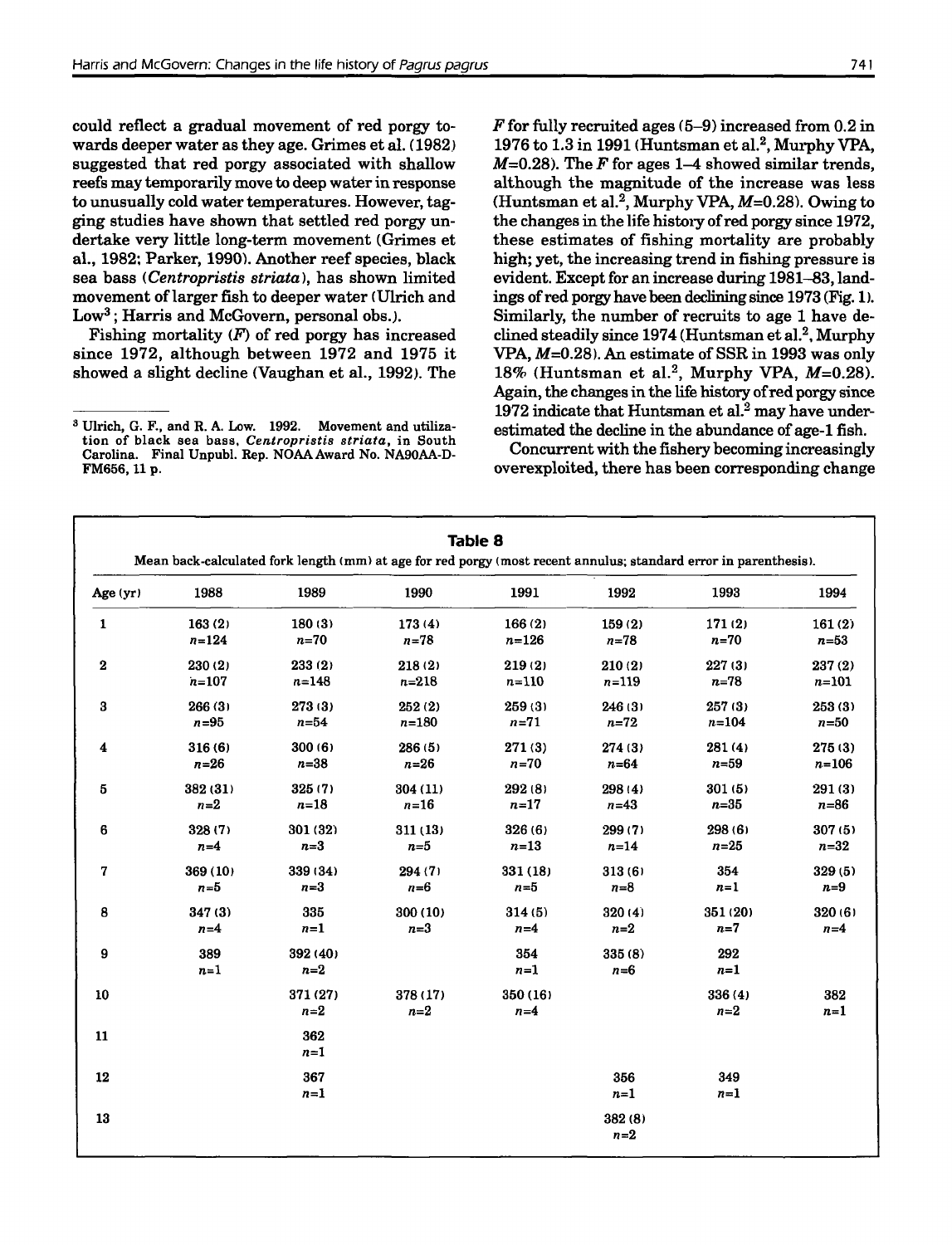in the life history of red porgy during a 22-year period (1972 to 1994). The first study of age and growth on red porgy  $(1972-74)$  (Manooch and Huntsman, 1977) was assumed to describe a stockwith the same life history as the virgin population, even though it





742 Fishery Bulletin 95(4). J997

was subject to light fishing pressure. By the late 1970's and early 1980's, the growth pattern of the stock had changed. The mean observed and backcalculated lengths-at-age as well as the von Bertalanffy growth curve for the 1979-81 period

> showed a larger size at age for ages 2-6 but a lower theoretical maximum size. The increase in growth rate, and resultant increase in sizeat-age observed during this period, is considered a typical density-dependent response to an increase in mortality as the depressed population responds to an increased availability of resources (Pitcher and Hart, 1982; Rothschild, 1986). The decrease in theoretical maximum size between 1979 and 1981 may have resulted from the selective removal of larger individuals from the population by fishermen and not from a biological change in the theoretical maximum size that the fish could attain.

> During the mid 1980's through the early 1990's, increasing fishing pressure apparently continued the selective removal of larger, faster growing individuals from the population, further exacerbating the changes in the life history of red porgy. By 1988-90, mean back-calculated sizes-at-age were significantly smaller for all ages except age 1 in comparison with 1979-81. In 1988-90, the values of  $k$  and  $L$  were smaller than during 1979-81 and 1972-74, indicating a reduced growth rate and a lower theoretical maximum

> > attainable size. Mean back-calculated size-at-age for specimens collected between 1991 and 1994 were significantly smaller than those collected in 1988-90, except for ages 1, 7, and 10. These temporal reductions in the size-at-age and growth rates suggest that many individuals genetically predisposed towards rapid growth and larger size may have been selectively removed from the population, leaving behind individuals that tend to be slower growing and smaller.

> > Red porgy also responded to the continued removal of larger individuals from the population over many generations by females becoming sexually mature at smaller sizes during 1991-94 than during 1979-81. Manooch (1976) reported that female red porgy became mature at much larger sizes than those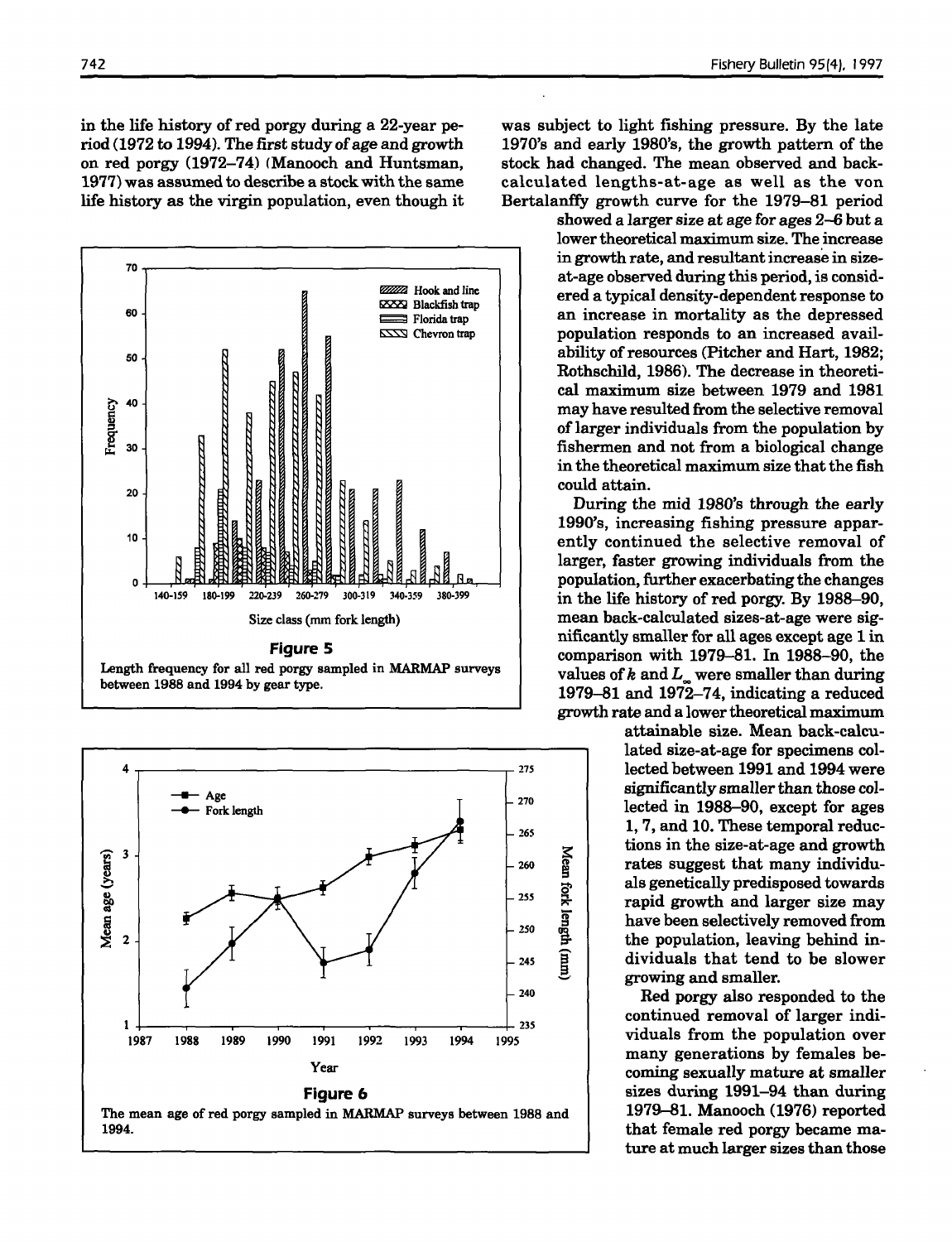found in the present study. Furthermore, the red porgy population has responded to increased fishing pressure by undergoing sexual transition and by producing significantly more males at smaller sizes in recent years than during 1979-81. Koenig et a1. (1996) reported that gag, *Mycteroperca microlepis,* a protogynous grouper, was undergoing sexual transition at much smaller sizes during 1991-93 in the Gulf of Mexico than were reported by Hood and Schlieder (1992) for the same region, during 1977-80. Changes in life history aspects of gag from the Gulf of Mexico were attributed to steadily increasing fishing pressure.

The decrease in mean size-at-age, growth rates, and size-at-maturity during 1988-1994 is probably a continuation of the changing life history pattern ofthe population that has resulted from sustained fishing pressure and indicates the degree of change that can occur over relatively short periods of time. These relatively rapid changes in sizeat-age may reflect the inability of an overfished or depressed population to absorb or respond to further decreases in population size. Apart from the decreases in size-at-age apparent from recent years, the mean age and fork length of the population has increased since 1988. These increases may be due to a decline in the number of younger fish recruiting to the population. The net effect of fewer young fish in the population (and therefore samples) would be an increase in the mean age and size of the sampled fish. Length-frequency data collected in MARMAP surveys since 1988 indicates no strong recruiting year class (age-I) since 1990. Huntsman et al.<sup>2</sup> found that the estimated number of 1-year-old red porgy had declined steadily since 1973 (Murphy VPA, M=0.28); their results also indicate that the population may be experiencing a decline in

A decline in recruitment may be attributed to several factors that are the result of sustained overfishing. First, as the number of fish in the population declines, fewer and fewer females are available to spawn, result-

recruitment.

ing in a decline of total potential egg production (Vaughan et al., 1992; Huntsman et al.<sup>2</sup>). Second, decreases in size-at-maturity and size-at-age result





in fish that are less fecund than larger fish (Manooch, 1976). Finally, smaller females may produce eggs that are poorer in quality than those produced by larger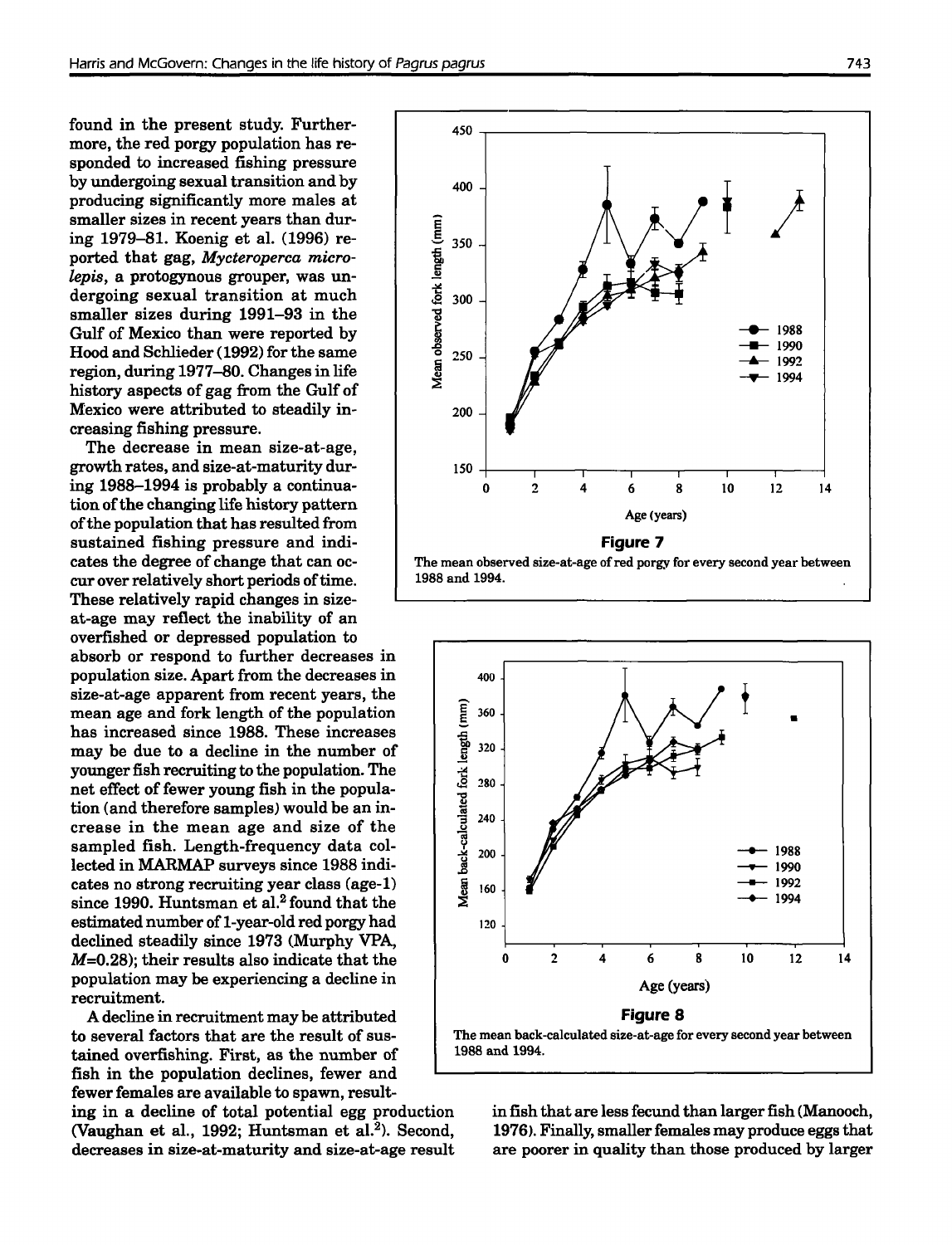females because smallerindividuals put more energy into somatic growth rather than into reproductive tissue (Rothschild, 1986). Zhao and McGovern<sup>4</sup> found that an apparent population size threshold at 30% ofthe virgin spawning biomass existed for vermilion snapper *(Rhomboplites aurorubens)* in the SAB, below which recruitment failure was almost inevitable. A similar situation may exist for red porgy in the SAB, with recruitment failure exacerbated by the reduction in size of mature females.

Reproductive (i.e. recruitment) failure may also be affected by the change in size of male red porgy, as well as the changes in sex ratio that have occurred since 1972-74. Currently, some red porgy undergo transition at 200-250 mm FL. The sex ratio in 1991- 94 at 352-400 mm FL was 1.3 males for each female. In 1972-74, the sex ratio for this size class was 0.06 males per female (Manooch, 1976, macroscopic sexing). Males began to outnumber females only above 451 mm FL. Koenig et aI. (1996) have hypothesized that sperm limitation may be a factor in the decline ofgag, *Mycteroperca microlepis,* in the northern Gulf of Mexico as the number of males in the population has declined. The size and number of male red porgy

in the population have similarly been greatly reduced. The reduction in size and number of males may also be a significant factor in the decline in the number of 1-year-old red porgy recruiting to the SAB population.

Huntsman et al.<sup>2</sup> concluded that the red porgy population of the SAB was overfished and that the population was severely depressed. These conclusions were based on the results of Murphy and separable VPA's that used only two age length keys-one from 1972-74 and one from 1986-and that used von Bertalanffy parameters and a length-weight relation from 1972–74. The life history of red porgy has changed markedly since 1986. In fact, as this study shows, significant decreases in size-at-age have occurred within a matter ofyearsin this heavily fished population. The dramatic changes in the life history of red porgy and the resultant changes in parameters used for stock assessment suggest the status of the population in the SAB needs to be reassessed.

Protogynous fishes may be particularly vulnerable to sustained heavy fishing pressure and size selective mortality (Huntsman and Schaaf, 1994), particularly if sex reversal occurs primarily in response to exogenous controls (sociodemographic factors) (Koening et aI., 1996). The decline in size at sex transition since 1979 suggests that the timing of transition in red porgy is not determined by size, but rather by some social or behavioral stimulus.

> Red porgy probably do not aggregate to spawn; instead they appearto be permanently schooled on the available areas of live bottom in the SAB. Koenig et. aI. (1996) suggested that if a population of protogynous fish remained aggregated throughout the year, transition could occur year-round and thus the normal male to female ratio could be maintained. If the numerical sex ratio is maintained, the impact of overfishing on a protygynous species is reduced (Huntsman and Schaaf, 1994). The increase in the sex ratio seen from 1979-81 to 1988- 90 may represent overcompensation for the depletion of males from the population. The males of many reef-associated protogynous sparids show strong territoriality (van der Elst, 1988). If these males are more aggressive and are more likely to be caught by fishermen (Koenig et. aI.,



<sup>4</sup> Zhao, B., and J. C. McGovern. 1995. Population characteristics ofthe vermilion snapper, *Rhomboplites aurorubens,* from the southeastern United States. Report to the South Atlantic Fishery Management Council, 1 South Park Circle, Charleston, SC 29422, 35 p.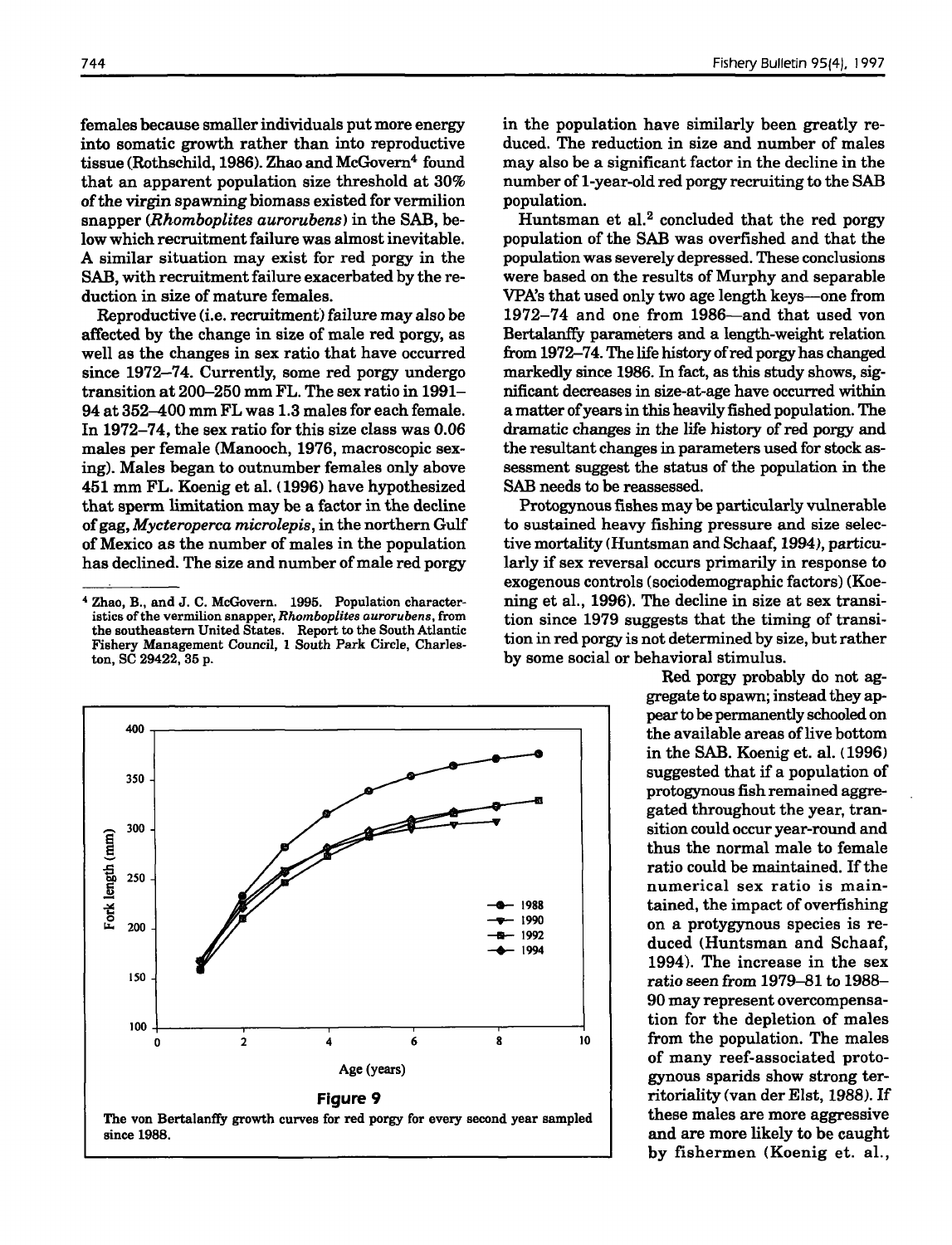



1996; Gilmore and Jones, 1992), then another fish, presumably the largest (=dominant) female would take over that territory and begin to undergo transition (Shapiro, 1981). As modem technology allows fishermen to locate good fishing sites precisely, all large fish could be removed from an area. The increase in the number of males seen during 1988-90 may also be a function of fish size. As large males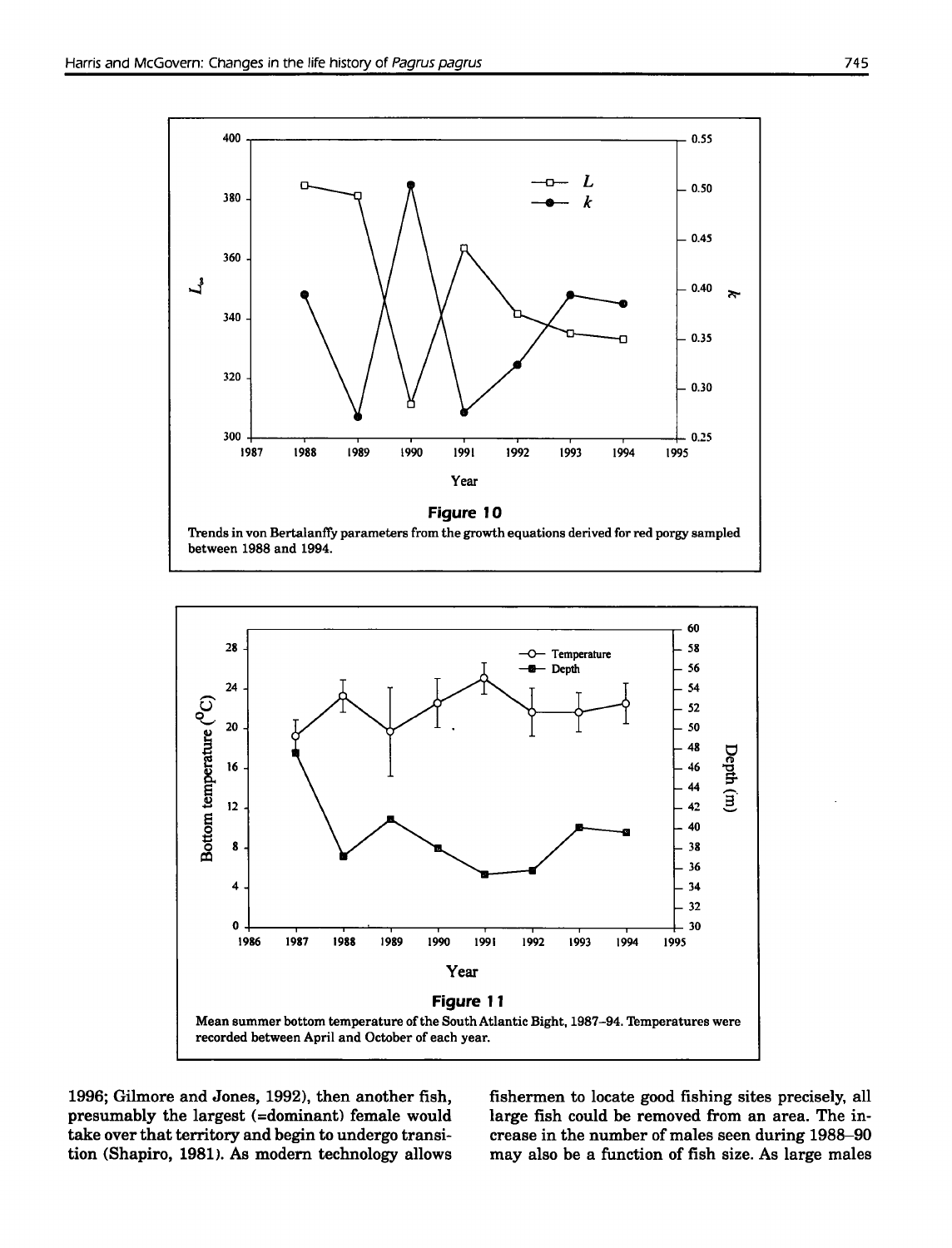were removed from the population, smaller fish could occupy the now vacant territory and undergo transition. As new males became increasingly smaller, the size of the territory they could successfully hold might also become smaller, freeing territory for additional males. However, as the size of the fish declined even further, it is possible that the males would be unable to compete against other species, thereby further reducing the available habitat for red porgy males and reducing the sex ratio to the same level as that found in 1979-81.

It has been hypothesized that the selective removal of individuals predisposed to rapid growth and greater size may cause a genetic shift resulting in a population of slower growing, smaller individuals than those found in the unfished population (Bohnsack, 1990; Sutherland, 1990). Edley and Law  $(1988)$  found that individuals of a population of Daph*nia magna* subjected to size-selective mortality ofits large individuals for 10 generations did not return to the size and growth rates of a control population, even after the size selective pressure was removed. Changes in the life history of red porgy over the last two decades strongly confirm the hypothesis of Bohnsack (1990) and Sutherland (1990). Although exploitation may not last long enough to result in a permanent genetic shift to slower growing, smaller individuals, phenotypic changes have already occurred. Failure to consider the potential evolutionary changes that could be induced in a population through fishing mortality could result in a reduction of the maximum potential yield of that stock (Law and Grey, 1989). In addition, a reduced population of smaller red porgy could have implications in reef fish community structure, i.e. the role of smaller red porgy in a reef habitat may be different, or smaller red porgy may be less able to compete for more desirable habitat.

Current management strategies only enhance the impact of the size selective mortality associated with fisheries. In 1992, Amendment 4 of the SAFMC snapper-grouper management plan was enacted, requiring a minimum size of 12 inches (305 mm TL) for red porgy in catches  $(SAFMC<sup>1</sup>)$ . Fishermen tend to target larger fish because these bring the largest return (economic for commercial fishermen, aesthetic for recreational fishermen). Size-at-maturity for red porgy females was 270 mm TL in 1972-74; 200-225 mm TL in 1979-81; and 175-200 mm TL in 1991- 94. However, 100% maturity occurred at 350 mm TL during 1972-74 and >300 mm TL in 1991-94. Thus, many faster growing individuals may reach legal size before they are sexually mature or when they have only had the opportunity to spawn once or twice. Slower growing individuals would take longer to reach the size limit and have a greater chance to spawn before becoming available to the fishery, thus further exacerbating the effect of size-selective mortality.

The SAB population of red porgy has undergone significant changes in life history, presumably in response to sustained, long-term size-selective overexploitation. Individuals in the population are smaller, have reduced growth rates, a reduced theoretical maximum size, and undergo sexual maturity and transition at smaller sizes now than 20 years ago. The selective pressure of fishing mortality may be causing a genetic shift towards a slower growing, smaller population. Unless appropriate management measures are taken, sustained overfishing could result in a permanent genetic shift in the fish or a total collapse of the stock (or both).

## **Acknowledgments**

The authors wish to thank the crews and scientific parties of the research vessels that made collection ofthese data possible. Bill Roumillat and Wayne Waltz aged, sexed, and identified maturity stages ofred porgy collected between 1979 and 1987, and Oleg Pashuk sexed and staged all red porgy collected since 1987. Three anonymous reviewers provided numerous comments that improved the manuscript immeasurably.

# **Literature cited**

### Alekseev, F. E.

- 1982. Hermaphroditism in porgies (Perciformes, Sparidae). I: Protogyny in scups, *Pagru8 pagru8* (L.), *P. orphu8* Risso. *P. ehernbergi* Val. and *P. auriga* Val. from the West African shelf. J. Ichthyol. 22:85-94.
- 1983. Hermaphroditism in porgies (Perciformes, Sparidae). II: Sexual structure of the populations, mechanisms of its fonnation and evolution in scups, *Pagrus pagrus, P. orphu8, P. ehernbergi* and *P. auriga.* J. Ichthyol. 23:61-73.

D'Ancona, U.

1949. II differentziamento della gonade e l'inversione sessuale degli Sparidae. Arch. Oceanogr. Limnol. 6:97-163. 1950. Determination et differenciation du sexe chez les

poissons. Arch. Anat. Microsc. Morphol. Exp. 39(3):274- 294.

Bohnsack, J. A.

1990. The potential of marine fishery reserves for reef fish management in the U.S. South Atlantic. U.S. Dep. Commer., NOAA Tech. Memo. NMFS-SEFC-216, 45 p.

Collins, M. R.

1990. A comparison of three fish trap designs. Fish. Res. 9:325-332.

Collins, M. R., and G. R. Sedberry.

1991. Status of vermilion snapper and red porgy stocks off South Carolina. Trans. Am. Fish. Soc. 120:116-120.

Collins, M. ft., S. B. Van Sant, D. J. Schmidt, and G. R. Sedberry.

1996. Age validation, movements, and growth rates of